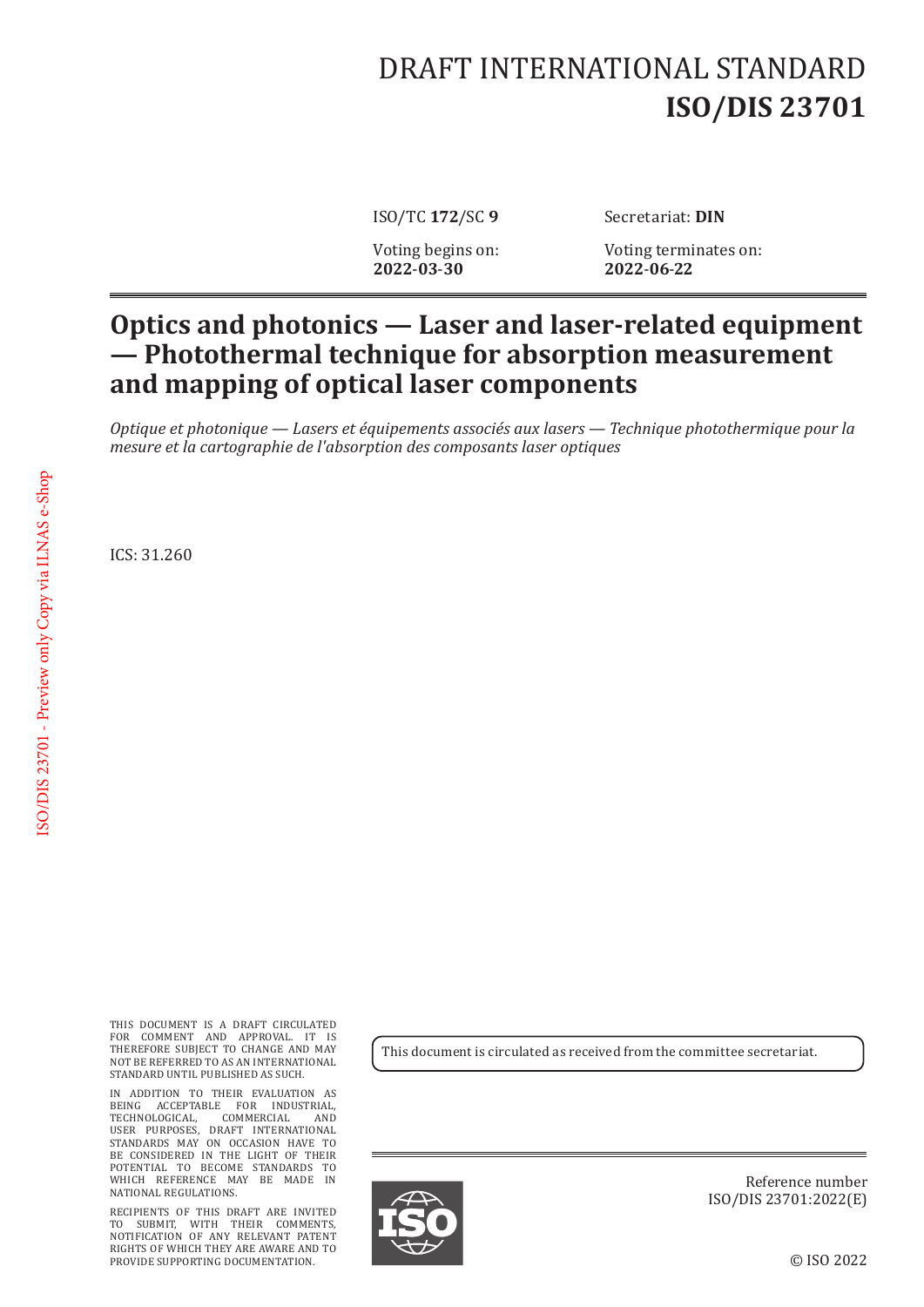

## **COPYRIGHT PROTECTED DOCUMENT**

© ISO 2022

All rights reserved. Unless otherwise specified, or required in the context of its implementation, no part of this publication may be reproduced or utilized otherwise in any form or by any means, electronic or mechanical, including photocopying, or posting on the internet or an intranet, without prior written permission. Permission can be requested from either ISO at the address below or ISO's member body in the country of the requester.

ISO copyright office CP 401 • Ch. de Blandonnet 8 CH-1214 Vernier, Geneva Phone: +41 22 749 01 11 Email: copyright@iso.org Website: www.iso.org

Published in Switzerland